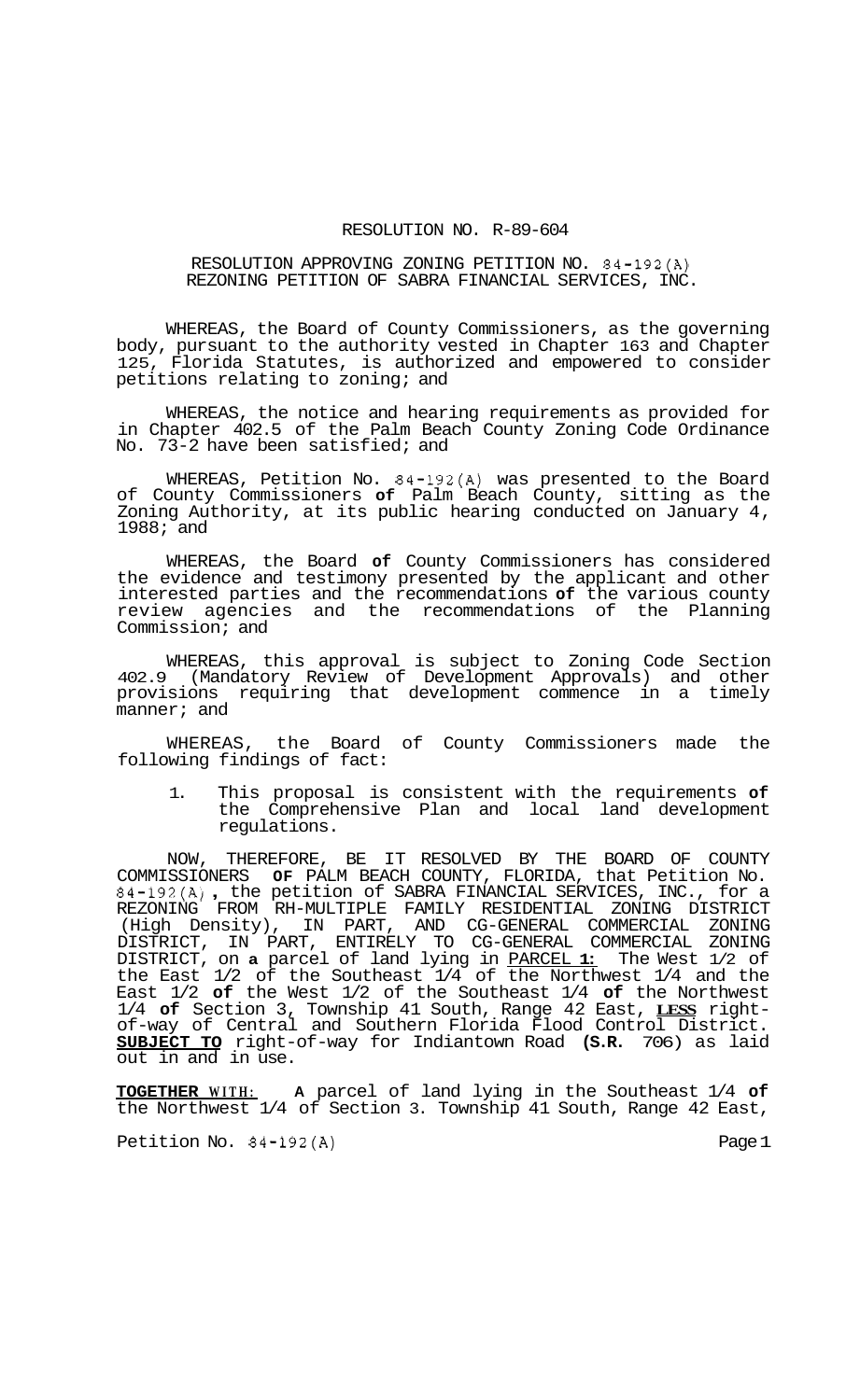Being more particularly described as follows:

Beginning at the point of intersection of the West line of the East **1/2** of the West **1/2** of the Southeast **1/4 of** the Northwest **1/4** of Section **3,** aforesaid with the Southerly right- of-way line of South Florida Water Management District Canal **C-18 (700** foot right-of-way), said point being Point of Beginning **#l;**  Thence North **73** degrees **38' 44"** East, along said Southerly right- of-way line (the South line of the Northwest **1/4** of said Section **3** is assumed to bear North **89** degrees **24' 37"** West and all other bearing are relative thereto), a distance of **573.44** feet to a point; thence North **88** degrees **15' 08"** West, departing from the Southerly right-of-way line of said **C-18** Canal, a distance of **307.41** feet to a point; thence South **01** degrees **44' 52"** West a distance of *50.00* feet to a point; thence North **88** degrees **15'**  *08"* West a distance of **238.37** feet to a point lying on the West line of the East **1/2** of the West **1/2** of the Southeast **1/4** of the Northwest **1/4** of said Section **3;** thence South **01** degrees **25' 25"**  West, along said West line, a distance of **128.18** feet to the POINT OF BEGINNING.

**LESS AWD EXCEPT: A** parcel of land lying in the Southeast **1/4** of the Northwest **1/4** of Section **3,** Township **41** South, Range **42** East, being more particularly described as follows:

Commencing at the point of intersection **of** the West line of the East **1/2** of the West **1/2** of the Southeast **1/4** of the Northwest **1/4** of Section **3** aforesaid with the Southerly right-of- way line of South Florida Water Management District Canal **C-18 (700** foot right-of-way); thence North **73** degrees **38' 44"** East, along said Southerly right-of-way line (the South line *of* the Northwest **1/4** of said Section **3** is assumed to bear North **89**  degrees **24' 37"** West and all other bearing are relative thereto), a distance of **573.44** feet to **a** point, said point being Point of Beginning **#2;** thence continue North **73** degrees **38' 44"** East, along the Southerly right-of-way line of said **C-18** Canal, a distance of **14.72** feet to a point, thence North **61** degrees **33 I 03"** East, continuing along the Southerly right-of-way line *of*  said **C-18** Canal, a distance of **114.07** feet to a point lying on the East line *of* the West **1/2** of the East **1/2** of the Southeast **1/4 of** the Northwest **1/4 of** said Section **3;** thence South **01**  degrees **44' 52"** West, along said East line and departing from the Southerly right-of-way line of said **C-18** Canal, a distance of **61.95** feet to a point; thence North *88* degrees **15'** *08"* West, departing from said East line, a distance **of 112.59** feet to the Point of Beginning.

**PARCEL 2:** That part **of** the West **1/4** of the Southeast **1/4 of**  the Northwest **1/4** and the East **1/2** of the Southwest **1/4** of the Northwest **1/4,** lying South **of** Canal **C-18** right-of-way **of** Central and Southern Florida Flood Control District, in Section **3,**  Township **41** South, Range **42** East, Subject to right-of-way for Indiantown Road (S.R. **706)** as laid out and in use.

Petition No. **84-192 (A)** Page **2**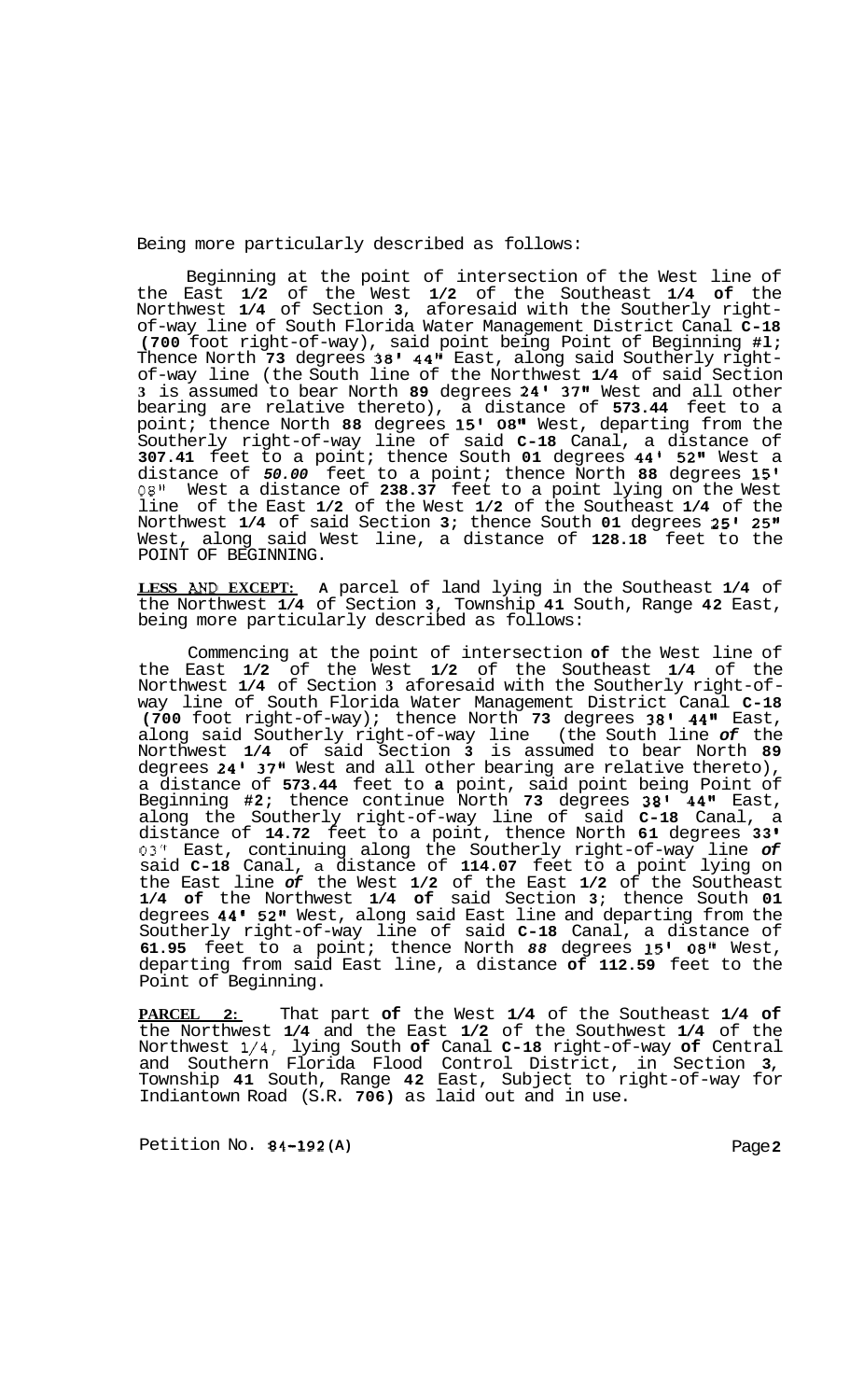TOGETHER **WITH: A** parcel of land lying in the Southeast **1/4 of**  the Northwest **1/4** of Section **3,** Township **41** South, Range **42** East, being more particularly described as follows:

Beginning at the point of intersection **of** the West line of the East **1/2** of the West **1/2** of the Southeast **1/4 of** the Northwest **1/4** of Section **3** aforesaid with the Southerly right-of- way line *of* South Florida Water Management District Canal C-18 **(700** foot right-of-way), said point being Point of Beginning **#1:**  thence South **73** degrees **38' 44"** West, along said Southerly right- of-way line (the South line of the Northwest **1/4** of said Section **3** is assumed to bear North **89** degrees **24' 37"** West and all other bearing are relative thereto), a distance of **314.03** to **a** point of curve concave to the Southeast, having a radius of **1193.47** feet and a central angle **of 17** degrees **20' 12";** thence Southwesterly, along the arc of said curve and continuing along the Southerly right-of-way line of said **C-18** Canal, a distance of **361.12** feet to a point; thence North **01** degrees **37' 20"** West, departing from the arc of said curve and the Southerly right-of-way line of said **C-18** Canal, a distance of **58.54** feet to a point lying on the arc **of** a curve concentric to the preceding described curve, having a radius of **1243.47** feet, a central angle **of 15** degrees **54' 16"** and a radial bearing at this point of South **32** degrees **15' 32"** East; thence Northeasterly, along the arc of said curve, a distance of **345.17** feet to the point of tangent of said curve; thence North **73** degrees **38' 44"** East **a** distance of **264.78** feet to a point; thence North **01** degrees **44' 52"** East a distance of **95.95** feet to a point; thence South **88** degrees **15'** 08" East, a distance of **61.63** feet to a point lying on the West line **of** the East **1/2** of the West **1/2** of the Southeast **1/4** of the Northwest **1/4 of** said Section **3;** thence South **01** degrees **25' 25"** West, along said West line a distance of **128.18** feet to the Point of Beginning.

PARCEL **3:** The East **1/4** of the Southeast **1/4** of the Northwest **1/4** of Section 3,.Township **41** South, Range **42** East, **LESS HOWEVER**  the rights-of-way for F.C.D. **C-18** Canal and State Road **706. LESS**  AND EXCEPT: **A** portion of Section **3,** Township **41** South, Range **42**  East, being described as follows:

Begin on the East line of the Northwest **1/4** of said Section **3%;** at a point North **01** degrees **55' 52"** East **119.08** feet from the Southeast corner thereof; thence run South **88** degrees 22' **40"**  West **327.75** feet; thence North **01** degrees **45' 49"** East **20.04**  feet; thence North *88* degrees 22' **40"** East **317.79** feet; thence North **03** degrees **19' 23"** East **411.63** feet; thence South **01**  degrees **55' 52"** West **430.92** feet to the Point of Beginning. **ALSO LESS** AND EXCEPT: **A** parcel of land lying in the Southeast **1/4** of the Northwest **1/4 of** Section **3,** Township **41 South,** Range **42** East, being more particularly described as follows:

Commencing at the point **of** intersection *of* **the** *West* line of the East **1/2** *of* the West **1/2 of** the Southeast **1/4** of the way line of South Florida Water Management District Canal C-18

Petition No. **84-192(A)** Page **3**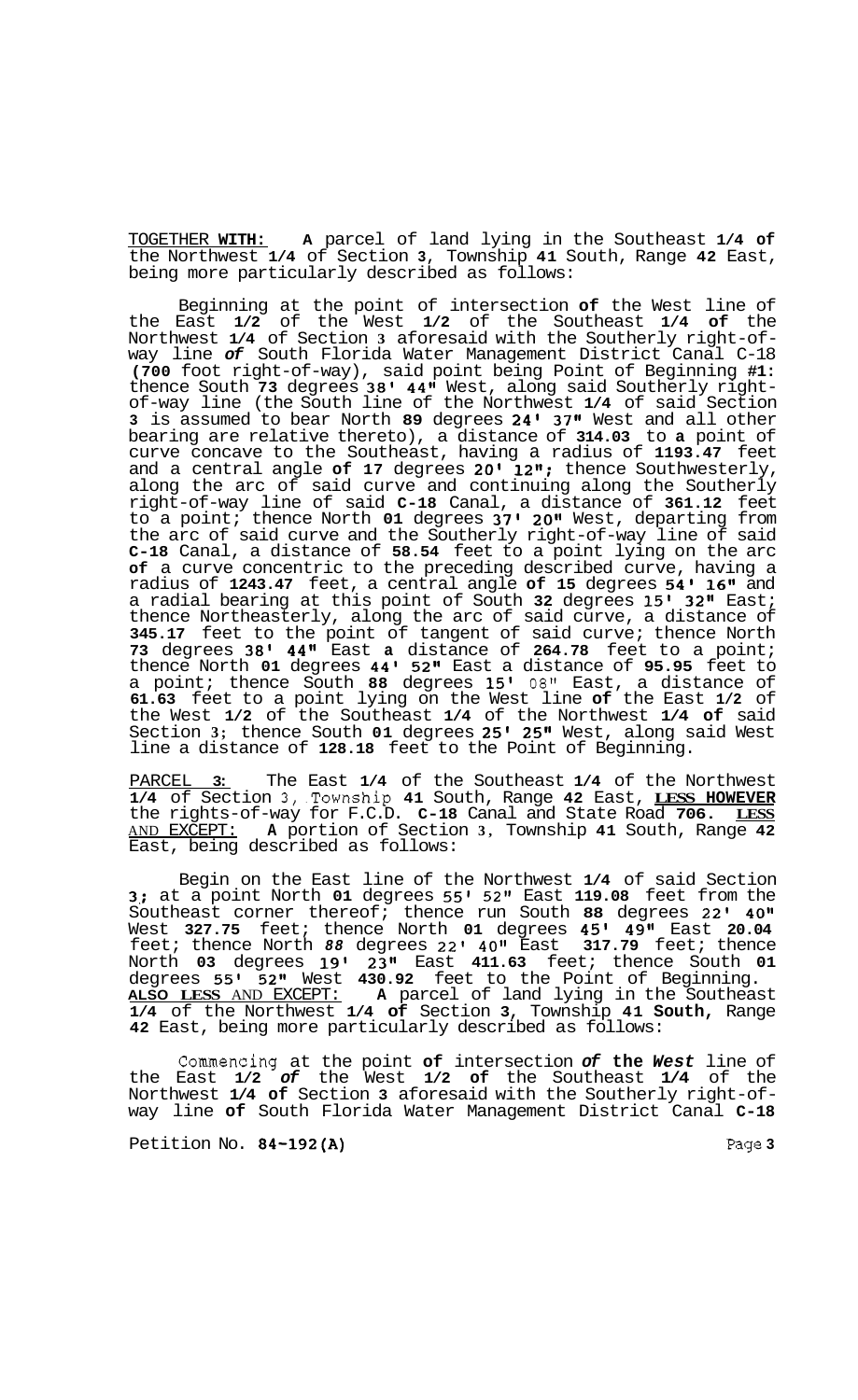**(700** foot right-of-way); thence North **73** degrees **38' 44"** East, along said Southerly right-of-way line (the South line **of** the Northwest **1/4** of said Section **3** is assumed to bear North **89**  degrees **24' 37"** West and all other bearing are relative thereto), **<sup>1</sup>**a distance **of 588.16** feet to a point; thence North **61** degrees **33' 031t** East continuing along the Southerly right-of-way line of said **C-18** Canal, a distance of **114.07** feet to the Point of Beginning of the herein described parcel, said point being Point of Beginning **#3** and lying on the East line of the West **1/2** of the East **1/2** of the Southeast **1/4** of the Northwest **1/4** of said Section **3;** thence continue North **61** degrees **33' 03"** East along the Southerly right-of-way line of said **C-18** Canal, a distance of **381.80** feet to a point, said point lying on the North-South quarter section line of said Section **3;** thence South **01** degrees **54 36"** West, along the North-South quarter section line of said Section **3,** a distance of **311.92** feet to a point; thence North **88**  degrees **05' 24"** West, departing from the North-South quarter section line **of** said Section **3** , a distance of **329.11** feet to a point, said point lying on the East line of the West **1/2** of the East **1/2** of the Southeast **1/4** of the Northwest **1/4** of said Section **3;** thence North **01** degrees **44' 52"** East, along said East line, a distance of **118.95** feet to the Point of Beginning.

**IXSS** AND EXCEPTING from the above described Parcels **1** and **2,**  the following described parcels designated **as (A),** (B)(1) and **(B)(2)** which are also described in Official Record Book **3953,**  Page 1870: PARCEL (A): That part of the Southwest 1/4 of the Northwest **1/4** of Section **3,** Township **41** South, Range **42** East, lying Southerly and Easterly of Canal C-18; lying within **141.00**  feet of the centerline of survey: said survey line being described **as** follows:

Beginning on the West line of said Section **3;** at a point South *00* degrees **36' 44''** West **32.27** feet from the Northwest corner of the Southwest **1/4** of said Section **3;** thence run North **88** degrees **22' 40"** East **831.69** feet to the end of said survey line; thence for a Point of Reference, continue North **88** degrees **22 40tt** East **1787.04** feet to a point North **01** degrees **55' 52''**  East **68.98** feet from the Southeast corner of the Northwest **1/4 of**  said Section **3; USS** AND EXCEPT therefrom the existing right-of- way for State **Road 706.** TOGETHER **WITH** all rights of ingress, egress, light, air, and view between the Grantor's remaining property and any facility constructed on the above described property. PARCEL **[B)(1): A** portion of Section **3,** Township **41**  South, Range **42** East, being described **as** follows:

Commence **at** the Southeast corner **of** the Northwest **1/4 of**  said Section **3;** thence run North **01** degrees *55'* **52"** East **119.08**  feet to the North right-of-way line **of** State Road **706;** thence South **88** degrees **22' 44"** West **327.75** feet along said line to the Point of Beginning; thence continue South 88 degrees 22' 40" West **1462.40** feet along said line; thence North **01** degrees **37' 20''**  West **91.00** feet; thence South **88** degrees **22' 40"** West **61.60** feet

Petition No.  $84-192(A)$  Page 4